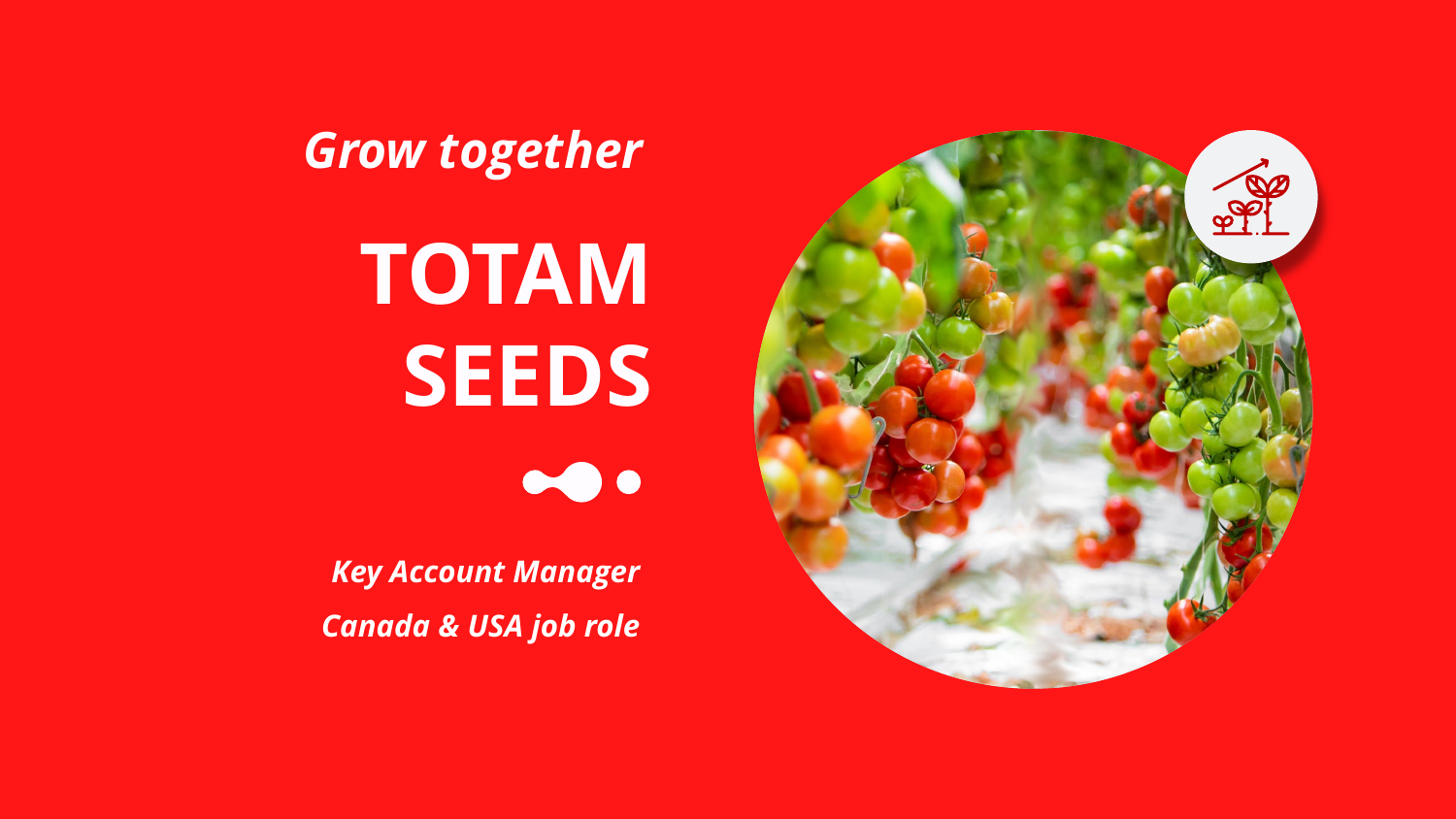### **Key Account Manager Canada & USA job role**

**Totam Seeds is growing!** 

#### **If you wish to be part of an agile and flexible breeding company, with strong ambitions, offering a stimulating working environment, where inclusive culture, passion about what we do, and growth mindset are the pillars, don't miss the opportunity and take a look at our open**

**position!**

At Totam Seeds, we are breeding and developing new varieties of tomatoes for the active greenhouse sector in Europe, Canada, USA, Mexico, Oceania, and Asia.

#### **We are an agile and flexible company** made of a **team of highly entrepreneurial people** with **high level commitment** and the ambition to **impress a new footprint on the tomato seed industry**.

You will work within a **company culture of empowerment and delegation** with opportunities for career development, of course you will be confronted also with some challenges, and this is exactly why we are looking for you: Your contribution will be vital to the future growth of Totam Seeds.

**We are part of the Seeds Business Unit** made of several seeds breeding companies (Top Seeds International IL, Totam Seeds NL, ISI Sementi IT, Xiangyan Seeds China, and Japan Vegetable Seeds JP) of the **Agriscience department at Mitsui & Co. Japan**. Mitsui & Co has a philosophy to maintain the independency of each company, while upon the need and opportunity to collaborate among the group, you will be given freedom to reach out to employees from your sister companies to be exposed to a broader network. Mitsui & Co regards US and Canada being the next strategic frontier for its vegetable seed business, as an attempt in maximizing the potential of its germplasm pool fitting to the needs of US and Canadian markets. Totam plays a vital / leading role among the group for such initiative and is seeking for talents that would be able to navigate Totam and the greater Mitsui & Co vegetable seed group to reach that strategic goal..



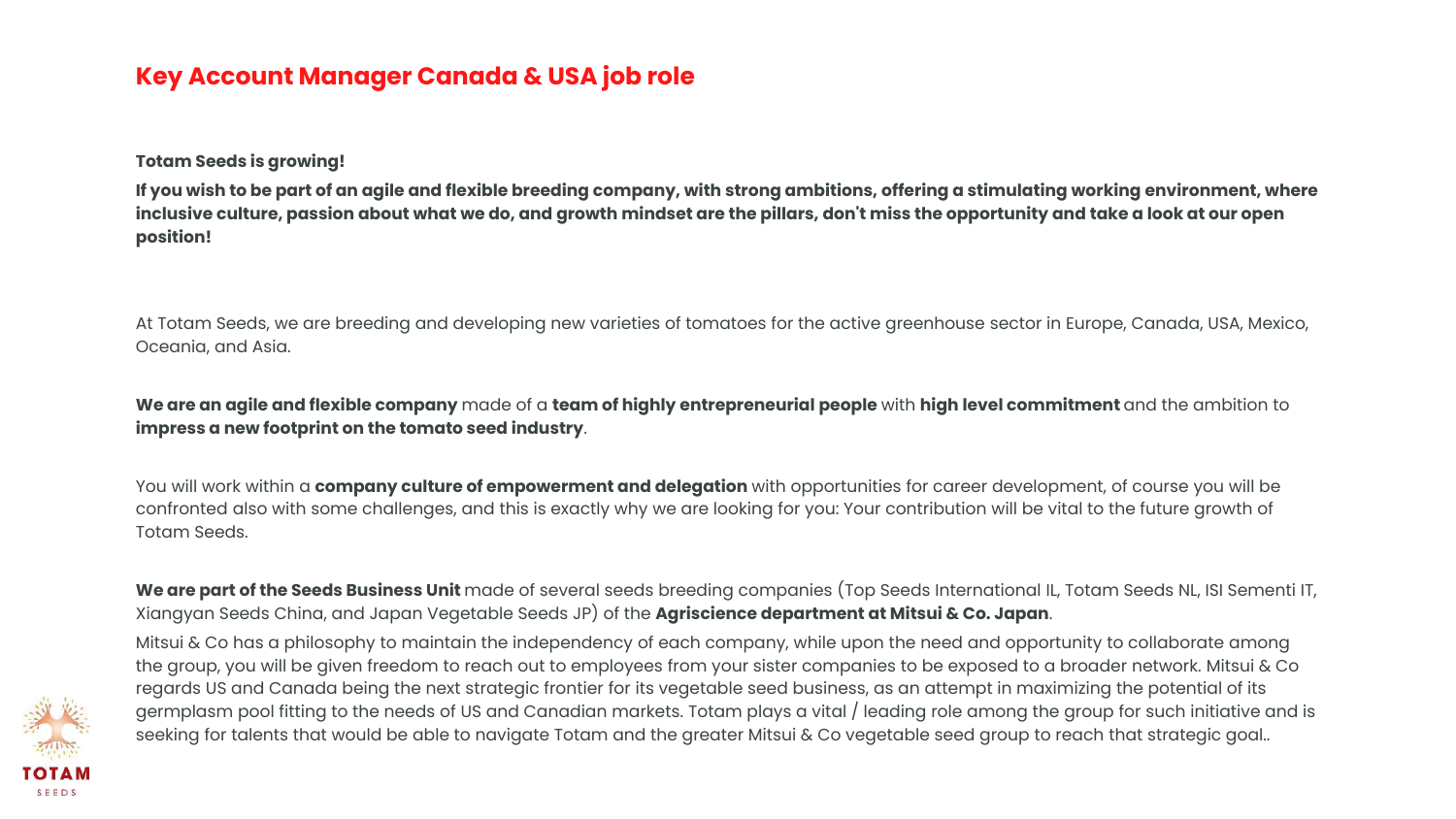#### **This is the role:**

We breed, develop, and supply innovative tomatoes varieties for the active greenhouse industry across the globe and **to strengthen our presence and customer intimacy in the Canadian and USA markets we are currently seeking for a Technical Key Account Manager.** 

The position will be in Canada or in USA and will report directly to the Global Sales Manager based in Holland.

#### **Account Manager responsibilities:**

• Build up and maintain good and effective relations with current and future customers, distributors, and important industry influencers (like

Sell the company's varieties using technical and customer knowledge and assist customers to steer the Totam varieties based on the

Provide proactive feedback to the company regarding new developments, threats, and opportunities from the markets of responsibility.

- crop advisors).
- Develop and execute sales action plans based on variety's trials results.
- knowledge and experience accumulated at Totam.
- 
- Keep the CRM system continuously updated with all relevant possible customer information.
- shows, etc.).

• Actively contribute on company initiatives (monthly and quarterly internal meetings, company strategy and annual business plan, trade

#### **What you should bring:**

- Agriculture, Science or Technology degrees / experience is preferred.
- At least five years of working experience in the tomatoes greenhouse industry.
- and technical cultivation positioning).
- Ability to develop and make product/technical presentations.



• Competence and confidence to provide technical advice on how best positioning the Totam's tomatoes varieties (knowledge of products